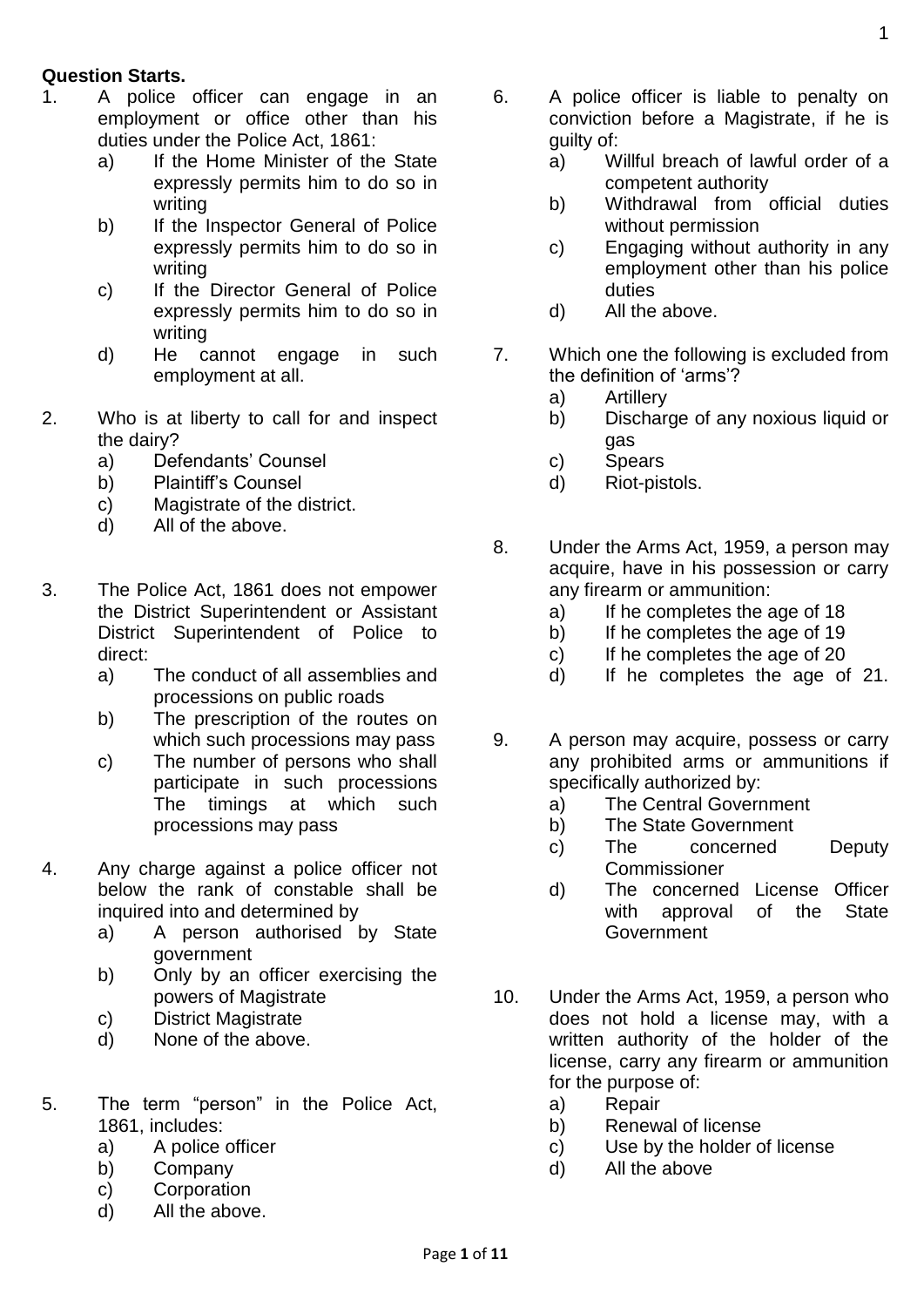- 11. In which of the following matters the Central Government may make rules for carrying out the purposes of the Arms Act, 1959?
	- a) The appointment, jurisdiction, control and functions of licensing authorities including the areas and the categories of arms and ammunition for which they may grant licenses
	- b) The procedure for the test or proof of any firearms
	- c) The form in which and the conditions subject to which any license may be granted or refused, renewed, varied, suspended or revoked
	- d) All the above.
- 12. What is the age limit for training and target practice of any person under the Arms Rules, 1962?
	- a) Less than sixteen years but not below the age of twelve years
	- b) Less than 16 years but not below the age of 11 years
	- c) Less than 15 years but not below the age of 12 years
	- d) None of the above.
- 13. In order to drive a motor vehicle in a public place, a person must attain the age of:
	- a) Sixteen years
	- b) Eighteen years
	- c) Twenty one years
	- d) None of the above.
- 14. No person shall drive a motor vehicle or cause or allow a motor vehicle to be driven in any public place at a speed:
	- a) Exceeding the maximum limit fixed under the Act
	- b) Below the minimum limit fixed under the Act
	- c) Both
	- d) None of the above.
- 15. Driving a motor vehicle, not registered under Chapter IV the Motor Vehicles Act, 1988, in a public place is:
	- a) Permitted if the Transport Commissioner agrees
	- b) Permitted if the Deputy Commissioner agrees
	- c) Not permitted
	- d) Not permitted unless the owner intends to register it under Chapter IV the Motor Vehicles Act, 1988.
- 16. In which of the following matters the Central Government may make rules relating to the construction, equipment and maintenance of motor vehicles
	- a) The width, the height, length and overhang of vehicles and of the loads carried
	- b) The manner in which objections may be filed under sub-section (1) of section 100 of the Motor Vehicles Act, 1988
	- c) The period within which the owner may claim any article found left in any transport vehicle under section 106 of the Motor Vehicles Act, 1988 and the manner of sale of such article
	- d) All the above.
- 17. When death or permanent dismemberment of any person is caused from an accident arising out of the use of a motor vehicle, the owner or owners is / are bound to pay compensation:
	- a) On the principle of equity
	- b) On the principle of equality
	- c) On the principle of fault liability
	- d) On the principle of no fault liability.
- 18. Which of the following persons are not liable to penalty in relation to a gaming house?
	- a) Owner who uses the place as a gaming house
	- b) Occupier who allows the place to be used as a gaming house
	- c) Person who advances money for the purpose of gaming with persons frequenting gaming houses
	- d) None of the above.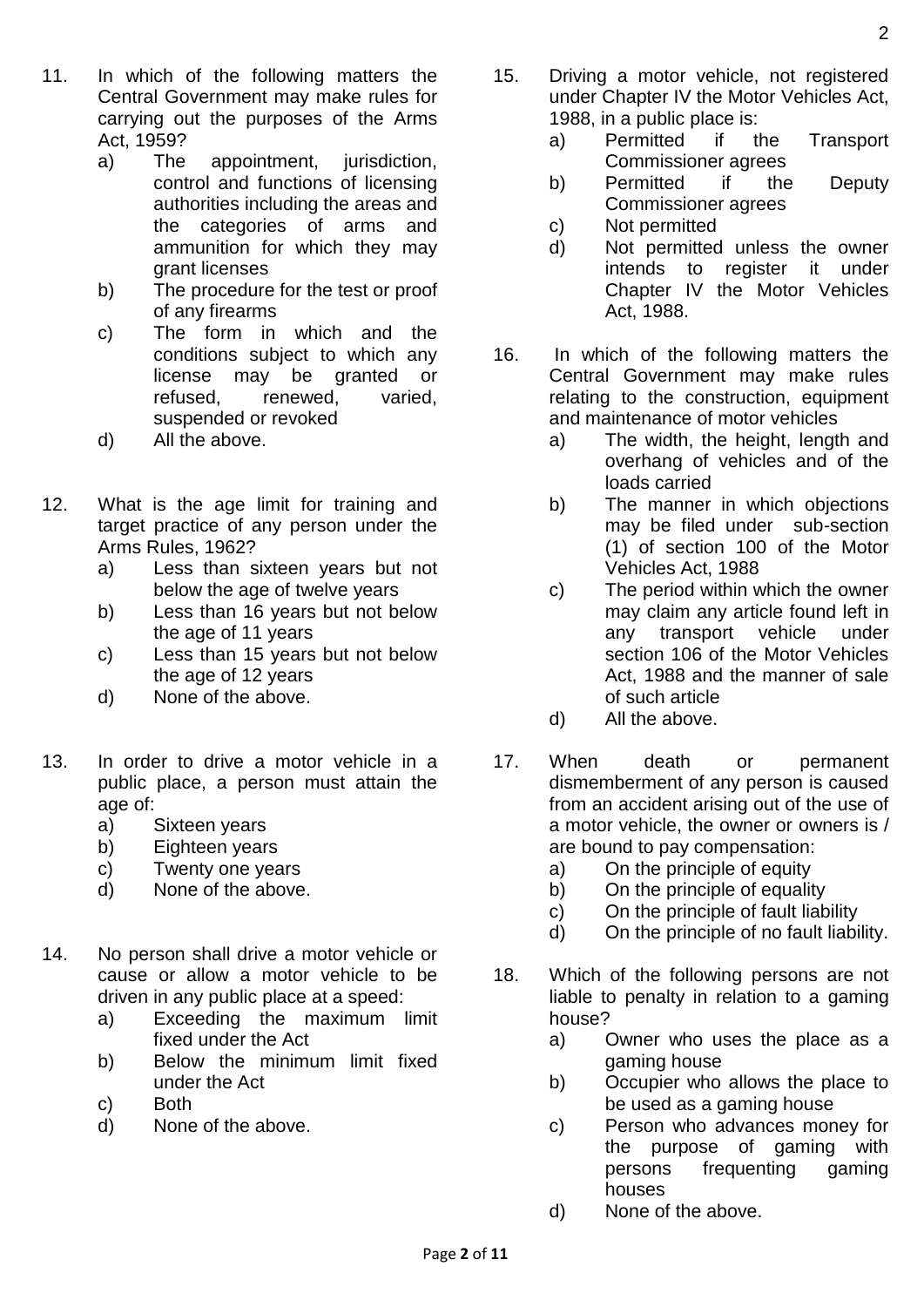- 19. On conviction for keeping a gaming house, all instruments of gaming, money and articles seized, not being instruments of gaming, may be:
	- a) Destroyed
	- b) Forfeited
	- c) Converted into money
	- d) All the above
- 20. Under the Public Gambling Act, 1867, who has the power to enter and authorize police to enter and search any house, walled enclosure, room or place, used as a common gaming-house?
	- a) The District Magistrate
	- b) The District Superintendent of Police
	- c) Other officer invested with the full powers of a Magistrate
	- d) Any of the above.
- 21. A person found in gaming-house is liable to penalty If he was found:
	- a) For the purpose of gaming under section 13
	- b) For the purpose of searching the gaming house under section 5
	- c) For the purpose of gaming under section 4
	- d) None of the above.
- 22. Under the Public Gambling Act, 1867, the District Magistrate, the Officer having the full powers of a Magistrate or the District Superintendent of Police may enter or authorize police to enter and search a place used as gaming house:
	- a) By day
	- b) By night
	- c) By force
	- d) All the above.
- 23. A Collector has power to investigate any offence punishable under the Eastern Bengal and Assam Excise Act, 1910 which a court in the Collector's jurisdiction would have power to inquire into or try under Chapter XV of the CPC relating to the place of enquiry or trial,
	- a) Only with the order of the **Magistrate**
	- b) Without the order of the **Magistrate**
	- c) Only with the order of the District Judge
	- d) None of the above
- 24. Which of the following of form of charas is liable to excise duty under the Eastern Bengal and Assam Excise Act, 1910?
- a) Charas in any form
- b) Charas which have been subject to any manipulations including those necessary for packing and transport
- c) Charas which have not been subject to any manipulations except those necessary for packing and transport
- d) Charas which are ready for sale or transport
- 25. Which of the following official(s) is/are responsible for the administration of the Excise Department and the collection of excise revenue in a district?
- a) The District Collector
- b) The Revenue Commissioner
- c) The Excise Commissioner
- d) Both (a) and (b)
- 26. Any kind of intoxicant prohibited from import unless:
- a) Conditions imposed by the State Government is fulfilled
- b) Permission is obtained from the State Government
- c) Any duty, if payable, has been paid
- d) All of the above.
- 27. Under the Eastern Bengal and Assam Excise Act, 1910, passes for import, export or transport of intoxicants can be granted by:
- a) The Collector alone
- b) The Collector or especially authorized officer
- c) The Excise Commissioner alone
- d) The Excise Commissioner or especially authorized officer
- 28. Bottling of liquor for sale is not prohibited if:
- a) Permitted by the concerned authority
- b) Conditions on the license are fulfilled
- c) Either (a) or (b) is fulfilled
- d) Both (a) and (b) are fulfilled.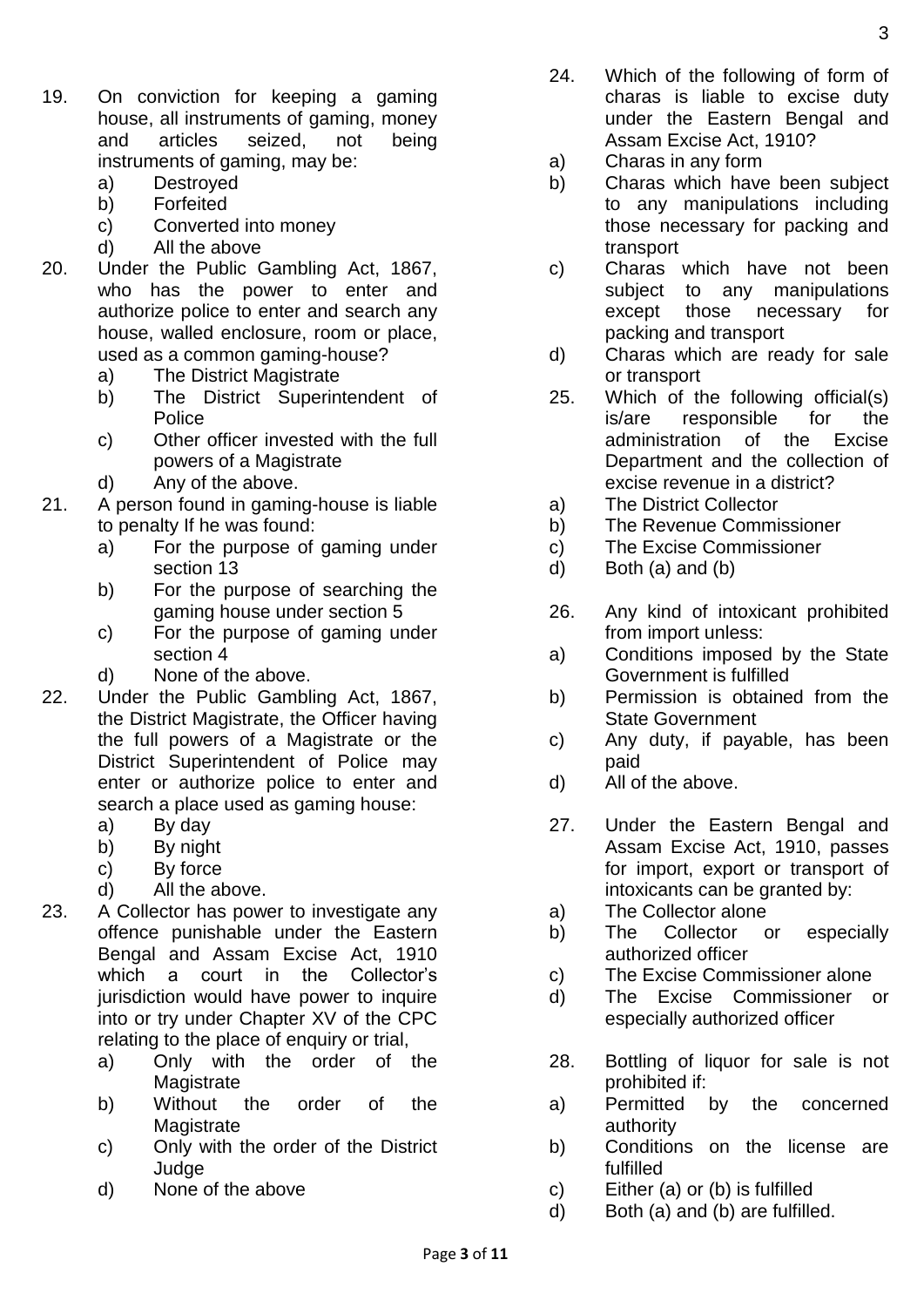- 29. Under the Cattle Trespass Act, 1871, which of the following takes charge of and feeds the cattle?
	- a) The State Government
	- b) The Village Authority
	- c) The Pound Keeper
	- d) None of the above.
- 30. Under the Cattle Trespass Act, 1871, the State Government my transfer certain functions to local authority and direct credit of surplus receipts to local fund, from time to time, by notification in the
	- a) Local newspaper
	- b) National newspaper
	- c) Official Gazette
	- d) Any one of the above.
- 31. If the cattle is not claimed within seven days from the date of their being impounded, the pound-keeper
	- a) shall report the fact to the officer in charge of the nearest policestation
	- b) shall report the fact to the Magistrate of the District
	- c) shall report the fact to the Village Authority
	- d) any of the above.
- 32. The officers and pound-keepers under the Cattle Trespass Act:
	- a) Can purchase any cattle directly
	- b) Can purchase any cattle indirectly
	- c) Cannot purchase any cattle directly
	- d) Cannot purchase any cattle directly or indirectly.
- 33. For damage caused to land or crops or public roads by pigs, the following persons will be penalized:
	- a) The owner, if damage is caused by his neglect
	- b) The keeper if damage is caused by his neglect
	- c) The owner if damage is caused not by his neglect
	- d) All the above
- 34. Under the Cattle Trespass Act, 1871, any cattle damaging land or its produce may be impounded and sent to the :
	- a) Office of the District Cattle Officer
	- b) Office of the District Magistrate c) Office of the Superintendent of
		- Police
	- d) Pound of the village
- 35. Omission to take oath or make an affirmation shall not invalidate any proceedings or render any evidence inadmissible, in respect of which such omission shall affect the obligation of a witness to state the truth. This statement is:
	- a) False
	- b) True
	- c) True only if supported by affidavit
	- d) True only if supported by surety.
- 36. A person may make an affirmation, instead of making an oath:
	- a) When the witness, interpreter or juror is a Christian
	- b) When the witness, interpreter or juror is of unsound mind
	- c) When the witness, interpreter or juror is a minor
	- d) When the witness, interpreter or juror has an objection to making an oath.
- 37. Which of the following is not authorized to administer oaths under the Indian Oaths Act, 1873?
	- a) Commanding Officer of military
	- b) All Courts
	- c) Persons having authority to receive evidence by law
	- d) All the above.
- 38. All oaths and affirmations made under section 5 of the Indian Oaths Act, 1873 shall be administered according to such forms prescribed by
	- a) The Supreme Court
	- b) The High Court
	- c) The Magistrate Court
	- d) Both Supreme Court and High Court.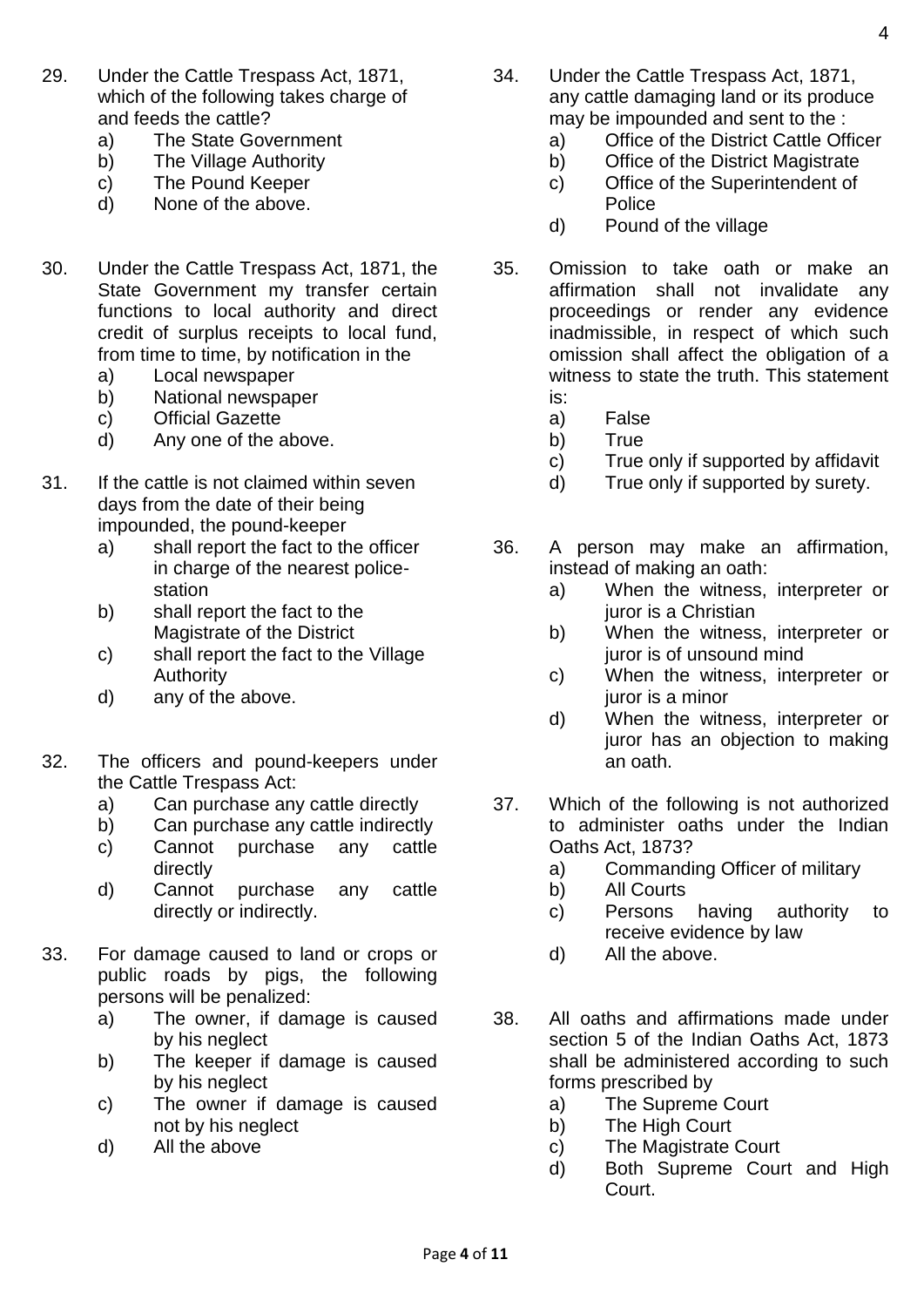- 39. Which of the following persons is bound to state the truth under the Indian Oaths Act, 1873?
	- a) Every person giving information
	- b) Every person giving report
	- c) Every person examining a witness
	- d) Every person giving evidence.
- 40. Oaths or affirmations under the Indian Oaths Act, 1873, shall be made by:
	- a) Witnesses
	- b) Interpreters
	- c) Jurors
	- d) All the above.
- 41.Under the Indian Explosives Act, 1884, 'carriage' does not include:
	- a) Wagon
	- b) Cart
	- c) Truck
	- d) Private cars.
- 42. Rules made by the Central Government for the manufacture, possession, use, sale, transport, import or export of explosives under the Indian Explosives Act, shall provide for:
	- a) The period for which licenses are to remain in force
	- b) The authority by which licenses may be granted
	- c) The fees to be charges for such licenses
	- d) All the above.
- 43. An order of suspension or revocation of a license can also be made by:
	- a) A Convicting Court
	- b) The Central Government
	- c) A High Court
	- d) All the above.
- 44. Which of the following authority is empowered to make rules to regulate or prohibit the manufacture, possession, sale, transport and export of explosives, or any specified class of explosives?
	- a) The Central Government, for the whole country
	- b) The Central Government, for a few states specified under the Act
	- c) The State Government, if the such explosives are to be manufactured within the state
	- d) The State Government, if such explosives are in the possession of a person residing in the state.
- 45. Whoever, in contravention of the rules made under section 5 of the Indian Explosives Act, manufactures, imports or exports any explosive shall be
	- a) Punishable with imprisonment for a term which may extend to five years, or with fine which may extend to five thousand rupees, or with both
	- b) Punishable with imprisonment for a term which may extend to three years, or with fine which may extend to five thousand rupees, or with both
	- c) Punishable with imprisonment for a term which may extend to three years, or with fine which may extend to three thousand rupees, or with both
	- d) Punishable with imprisonment for a term which may extend to seven years, or with fine which may extend to five thousand rupees, or with both.
- 46. Manufacture, possession, sale or transport of explosives by a person under the age of eighteen years is:
	- a) Prohibited
	- b) Not prohibited if he is merely possessing but not manufacturing
	- c) Not prohibited if he is transporting on the instructions of a person who is above the age of eighteen years
	- d) Not prohibited if he is selling a small quantity.
- 47. X is arrested and taken into custody under the AFSPA by the officers of the Assam Regiment at Imphal. X should be handed over to:
	- a) The officer in charge of the nearest police station within 24 hours
	- b) The officer in charge of the nearest police station with the least possible delay
	- c) The commanding officer of the Assam Regiment with the least possible delay
	- d) The Commissioner of Police within 24 hours.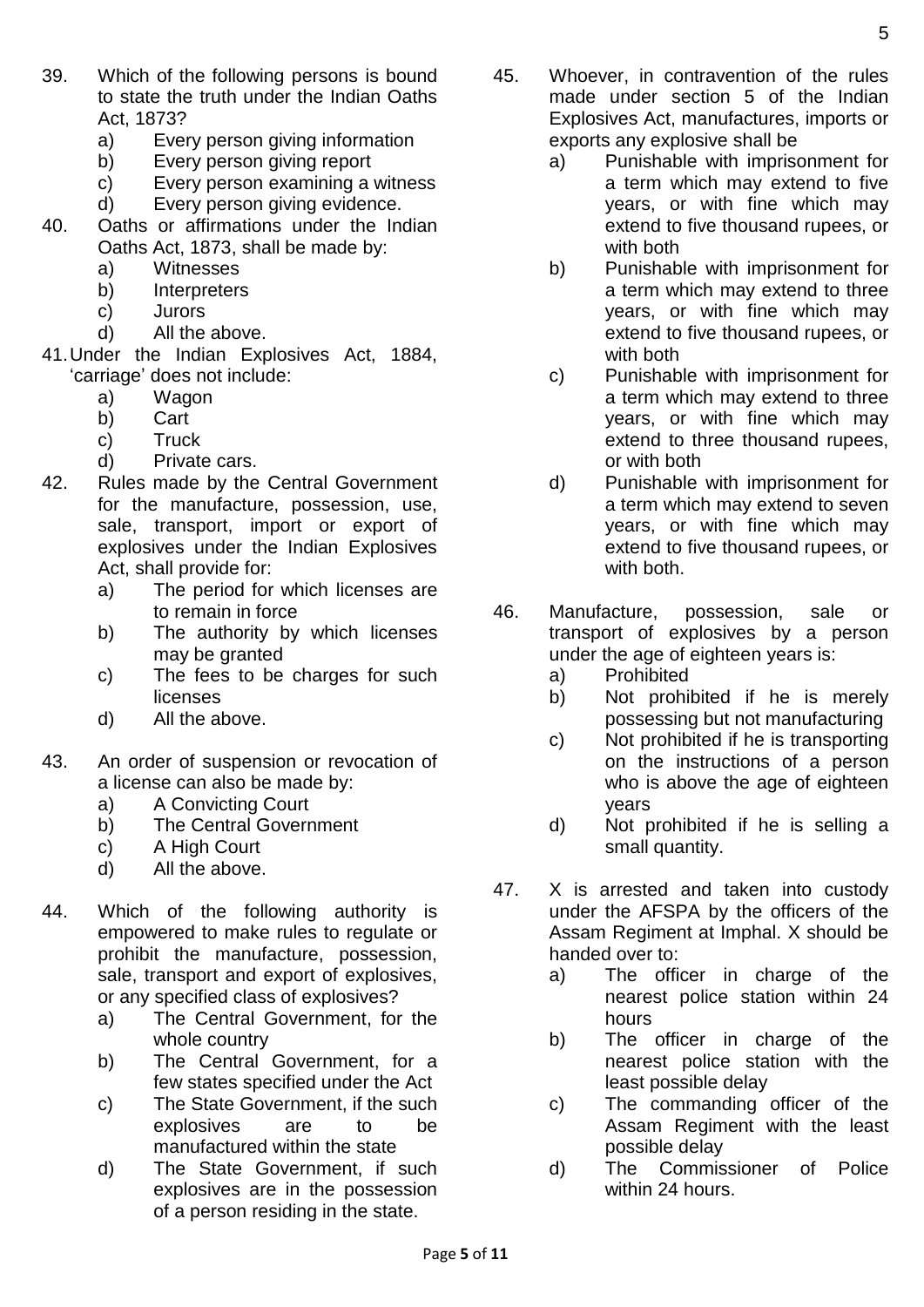- 48. If the Chief Commissioner is of the opinion that the whole or any part of the Union Territory, is in such a disturbed or dangerous condition, then he may declare the area to be a disturbed area, by
	- a) Notification in the national paper
	- b) Notification in the local paper
	- c) Notification in general public meeting
	- d) Notification in the Official Gazette.
- 49. The choice of declaring any area as 'disturbed' vests with
	- a) Central Government
	- b) State Government
	- c) Both with Central and State Government
	- d) None of the above.
- 50. A commissioned officer, warrant officer, non-commissioned officer or person of equivalent rank may:
	- a) If he is of the opinion that it is necessary to do so, fire upon or use force, against a person acting in contravention to law
	- b) If he is of the opinion that it is necessary to do so, destroy any arms dump or shelter from which armed attacks are likely to be made
	- c) Arrest without warrant any person who has committed a cognizable offence
	- d) Enter and search without warrant any premises to recover any stolen arm or property.
- 51. Which of the following statement is not true about an army officer acting under the AFSPA?
	- a) The army officers shall have legal immunity for their actions under the Act
	- b) Government's decision as to why an area is found to be disturbed cannot be questioned in a court of law
	- c) Any person arrested under the Act shall be made present first to the officer-in-charge of the nearest police station without any delay
	- d) Any person arrested under the Act shall be made present first to the nearest magistrate without any delay
- 52. Which of the following statement is not true about the AFSPA?
	- a) The Act allows firing upon or using force even if it causes death, after giving due warning, against anyone committing offence in a disturbed area
	- b) The Act allows arrest without warrant anyone committing cognizable offence in a disturbed area
	- c) The Act allows entering and searching any premises to make arrests or to recover any arms etc. in a disturbed area
	- d) The Act allows stopping and searching any vehicle reasonably suspected to carrying arms in a disturbed area, but only after obtaining approval from a magistrate.
- 53. Under the Armed Forces (Assam and Manipur Special Powers Act), 'disturbed area' means an area which is for the time being declared by notification to be:
	- a) Partly disturbed area
	- b) Unlawful area
	- c) Disturbed area
	- d) Dangerous area.
- 54.Which among the following is not an essential commodity under the West Bengal Security Act, 1950?
	- a) Food
	- b) Water
	- c) Light or power
	- d) Garments.
- 55. Any person who effects or attempts to effect entry into a protected place or protected area after taking precautions to conceal his entry or attempted entry from any such person shall be
	- a) Punishable with imprisonment for a term of five years or with fine or with both
	- b) Punishable with imprisonment for a term of three years or with fine or with both
	- c) Punishable with imprisonment for a term of five years or with fine
	- d) Punishable with imprisonment for a term of three years or with fine.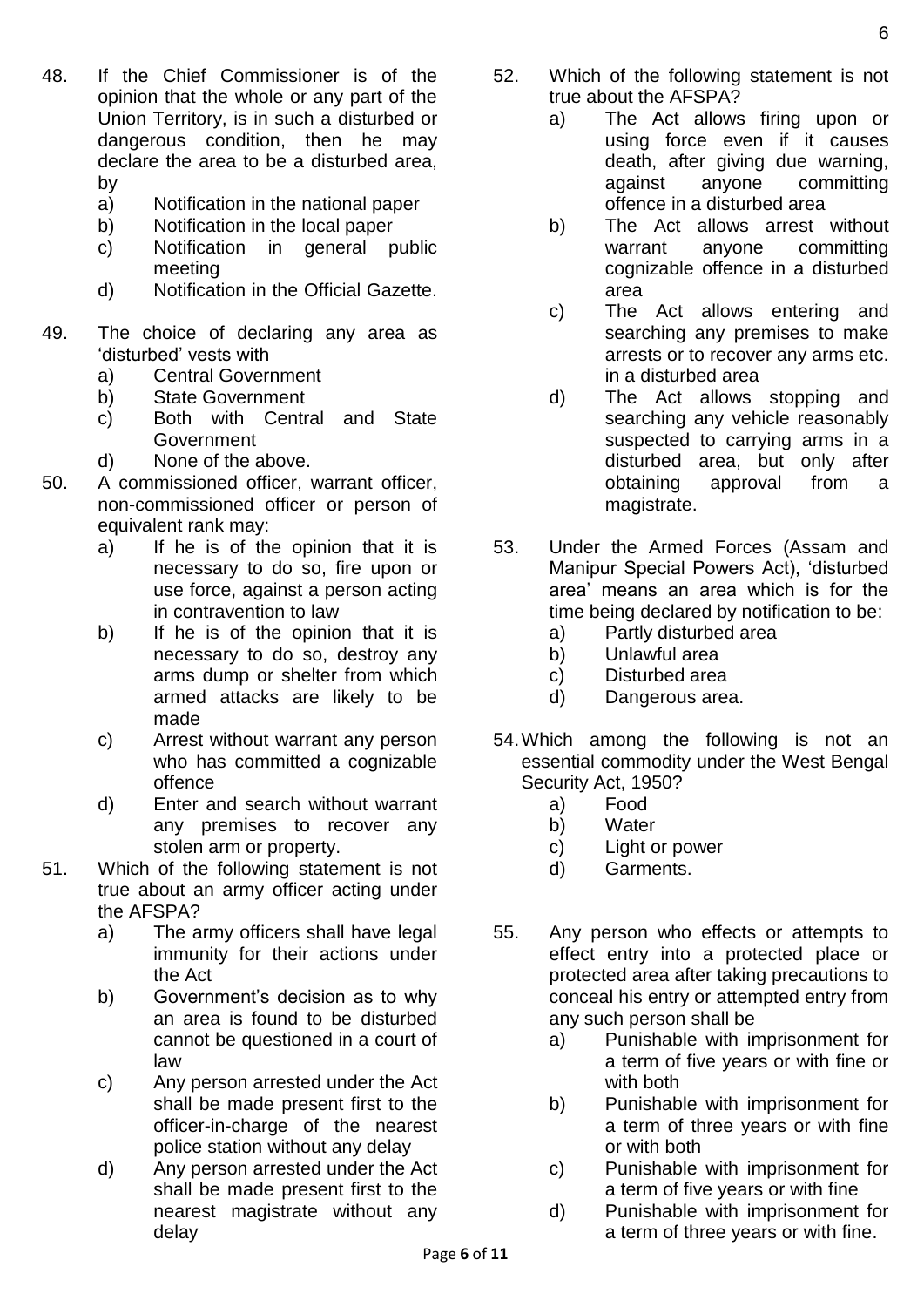- 56. Which section of the West Bengal Security Act, 1950, deals with 'unlawful drilling'?
	- a) Section 20
	- b) Section 22
	- c) Section 24
	- d) Section 26.
- 57. 'Public servant' under the West Bengal Security Act, 1950 includes any public servant as defined in
	- a) The Constitution of India
	- b) The General Clauses Act, 1897
	- c) The Indian Penal Code, 1860
	- d) The Code of Criminal Procedure, 1873.
- 58. Which section of the West Bengal Security Act, 1950, provides for declaring an area as 'protected area':
	- a) Section 5
	- b) Section 6
	- c) Section 7
	- d) Section 8.
- 59. The power to make orders restricting the movements or actions of certain persons lies with:
	- a) The Central Government
	- b) The State Government
	- c) Both (a) and (b)
	- d) Neither (a) nor (b).
- 60. In which section of the United Provinces Panchayat Raj Act, 1947, the provision of improvement of sanitation is provided?
	- a) Section 18
	- b) Section 18A
	- c) Section 18B
	- d) Section 18C.
- 61. A member of the State Assembly is not permitted to hold the office of:
	- a) A Pradhan
	- b) A Member of Gram Panchayat
	- c) A Panch of a Nyaya Panchayat
	- d) All the above
- 62. If a person is suffering from leprosy under the United Provinces Panchayat Raj Act, 1947, then he shall be
	- a) Disqualified for being chosen or appointed in the Gram Sabha or Gram Panchayat for a period of two years
	- b) Disqualified for being chosen or appointed in the Gram Sabha or Gram Panchayat at all
	- c) Disqualified for being chosen or appointed in the Gram Sabha or Gram Panchayat for a period of three years
	- d) Disqualified for being chosen or appointed in the Gram Sabha or Gram Panchayat for a period of five years.
- 63. Under the United Provinces Panchayat Raj Act, 1947, 'adult' means a person , who has attained the age of
	- a) Fifteen years
	- b) Eighteen years
	- c) Twenty years
	- d) Twenty one years.
- 64. Under the provision of the United Provinces Panchayat Raj Act, 1947, every Gram Sabha holds two meetings in a year, one is held in the month of May and the other is held in the month of
	- a) January
	- b) March
	- c) November
	- d) December.
- 65. The State Government may reserve the offices of Pradhans for the SCs, the STs and the backward classes, but the percentage of reservation for is limited to:
	- a) 7.5 % of the total offices
	- b) 15 % of the total offices
	- c) 27 % of the total offices
	- d) 50 % of the total offices
- 66. The State Government may by notification declare a reserve forest as unreserved:
	- a) For the whole portion
	- b) For only a portion
	- c) For only a limited period
	- d) Any of the above.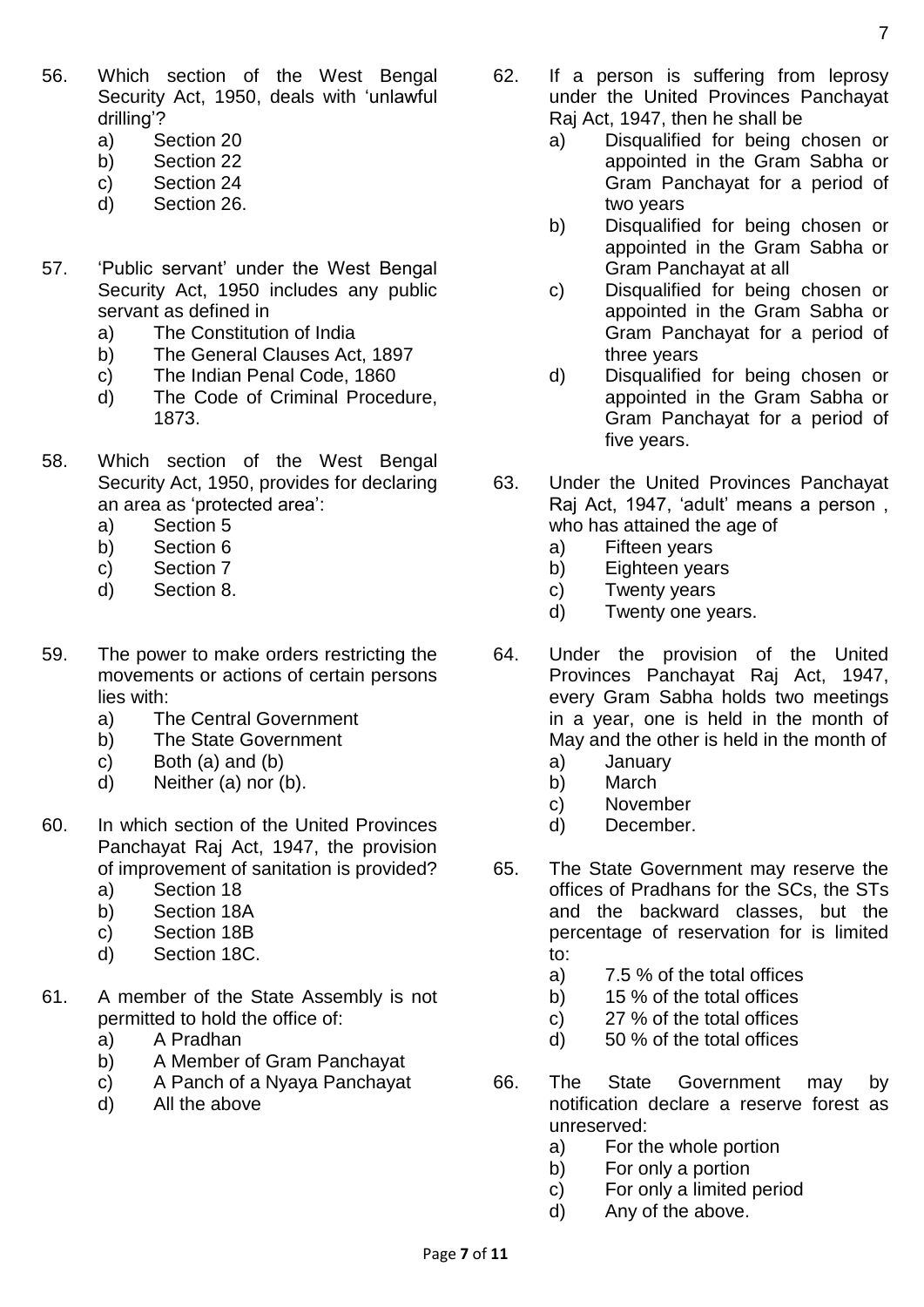- 67. The power to pass an order admitting or rejecting the claim to rights of pasture or to forest produce in whole or in part, lies with the:
	- a) Deputy Forest Officer
	- b) Forest Ranger
	- c) Forest Claims Officer
	- d) Forest Settlement Officer.
- 68. Forest Settlement Officer shall have the power:
	- a) Similar to the one a criminal court has in the trial of an accused person.
	- b) Similar to the one a civil court has in the trial of suits.
	- c) To enter upon any land and reserve the same as forest land.
	- d) None of the above.
- 69. Government may not constitute a reserve forest in the manner provided under the Indian Forest Act, 1927 in:
	- a) Any forest land or waste land.
	- b) Any forest land or waste land, which is the property of the Government.
	- c) Any forest land or waste land, over which the Government has proprietary rights.
	- d) Any forest land or waste land, to the whole or any part of the forest produce of which the Government is entitled.
- 70. Which is the most appropriate statement regarding claims relating to the practice of shifting cultivation under the Indian Forest Act, 1927?
	- a) The Indian Forest Act, 1927 may permit the said practice.
	- b) The Indian Forest Act, 1927 may prohibit the said practice.
	- c) The Indian Forest Act, 1927 may permit or prohibit the said practice, subject to control, restriction and abolition by the State Government.
	- d) The Indian Forest Act, 1927 may permit or prohibit the said practice, subject to control, restriction and abolition by the Central Government.
- 71. Act(s) not punishable under the Indian Forest Act, 1927, include(s):
	- a) Pasturing cattle or permitting cattle to trespass in a reserve forest.
	- b) Breaks up land for cultivation in a reserve forest.
	- c) Burning leaves which may not endanger a reserve forest.
	- d) Burning lime or charcoal in a reserve forest.
- 72.When a person is detained in pursuance to a detention order, the grounds for such detention shall be communicated to him:
	- a) Within five days
	- b) Within seven days
	- c) Within ten days
	- d) Within fifteen days in exceptional circumstances.
- 73. Inordinate delay in disposing of the representation of the detenu renders the order of detention:
	- a) Illegal as well as un-constitutional
	- b) Illegal but constitutional
	- c) Legal as well as constitutional
	- d) Legal but un-constitutional.
- 74. The qualification for being a member of an Advisory Board constituted under the National Security Act, 1980, includes the qualification of being appointed as:
	- a) A Judge of Supreme Court
	- b) A Judge of High Court
	- c) A Judge of Session Court
	- d) None of the above.
- 75. No detention order shall be invalid or inoperative merely by reason that
	- a) The person to be detained thereunder is outside the limits of the territorial jurisdiction of the Government or officer making the order
	- b) The place of detention of such person is outside the said limits
	- c) Only (a) is true
	- d) Both (a) and (b) are true.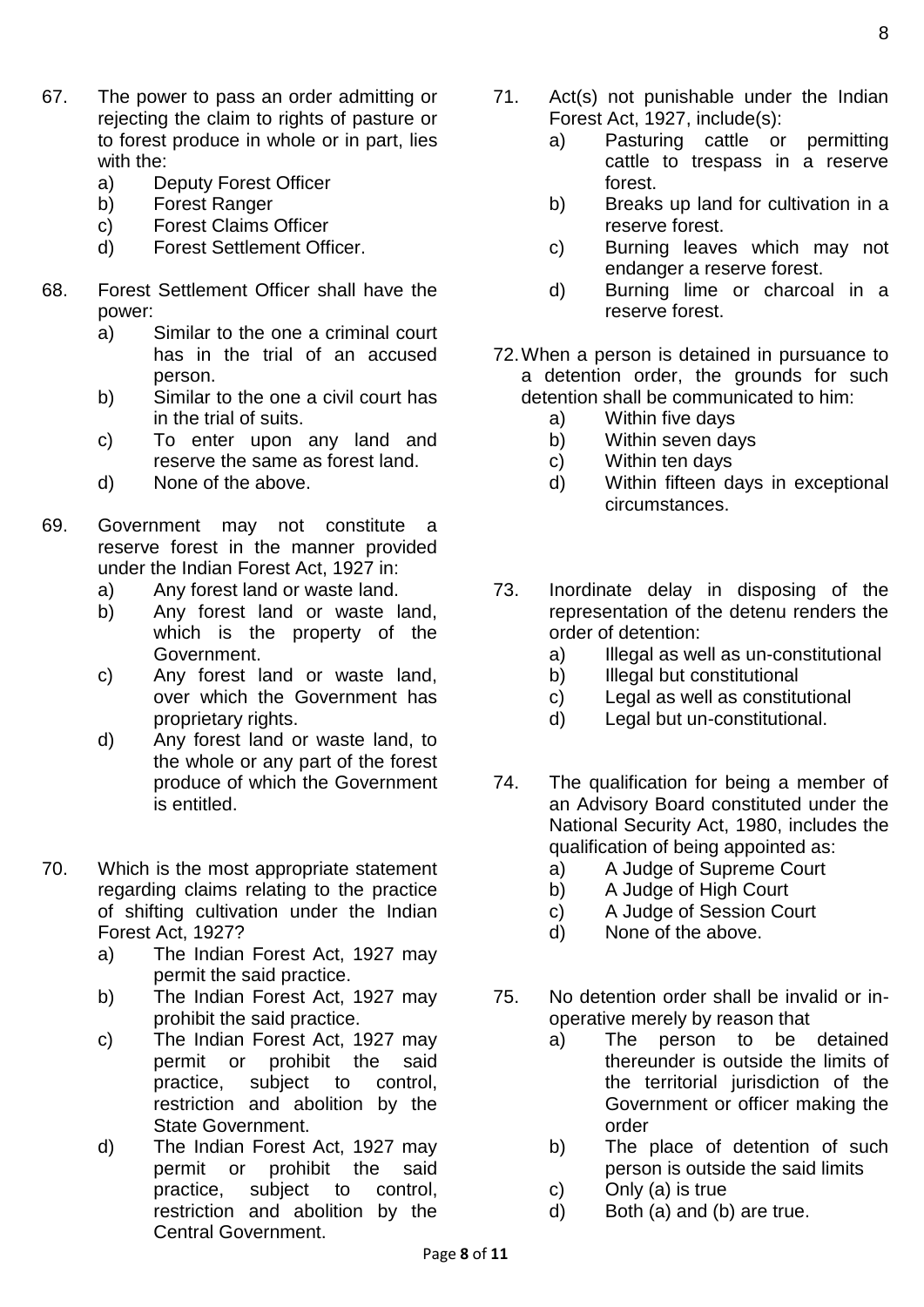- 76. The maximum period for which any person may be detained in pursuance of any detention order which has been confirmed under section 12 of the National Security Act, shall be
	- a) 12 months from the date of detention
	- b) 15 months from the date of detention
	- c) 20 months from the date of detention
	- d) 24 months from the date of detention.
- 77. Under the National Security Act, 1980, no suit, prosecution or other legal proceedings shall lie against any person for action:
	- a) Intended to be done pursuance of the Act
	- b) Taken in good faith
	- c) Either (a) or (b)
	- d) Neither (a) nor (b).
- 78. The power to detain a person with a view to prevent him from acting in a manner prejudicial to the relation of India with foreign countries lies with:
	- a) The Central Government
	- b) The State Government
	- c) Either (a) or (b)
	- d) Neither (a) nor (b).
- 79. Before making an order for confiscation of an essential commodity package, covering, receptacle, animal, vehicle, vessel or other conveyance, the owner of such items or the person from whom such items are seized should be given:
	- a) A notice in writing informing him of the grounds on which such items are proposed to be confiscated
	- b) An opportunity of making a representation in writing
	- c) An opportunity of being heard
	- d) All the above.
- 80. "Collector" under the Essential Commodities Act, 1955, includes such other officer not below the rank of Sub-Divisional Officer as authorized to perform the functions and exercise the powers of under this Act. The above statement is:
	- a) True
	- b) False
	- c) Partly true
	- d) None of the above.
- 81. Where a person is prosecuted for contravening any order made under section 3 of the Essential Commodities Act, 1955, which prohibits him from doing any act or being in possession of a thing without lawful authority or without a permit, license or other document, the burden of proving that he has such authority, permit, license or other document shall be on
	- a) The Prosecutor
	- b) The person
	- c) The concerned State Government
	- d) None of the above.
- 82. Which Article of the Indian Constitution empowered the Parliament to make laws with respect to trade and commerce in, and the production, supply and distribution of, certain essential commodities?
	- a) Article 301
	- b) Article 302
	- c) Article 369
	- d) Article 379.
- 83. Under the provision of the Essential Commodities Act, 1955, 'culpable mental state' includes
	- a) Intention
	- b) Knowledge of a fact
	- c) Reason to believe
	- d) All the above.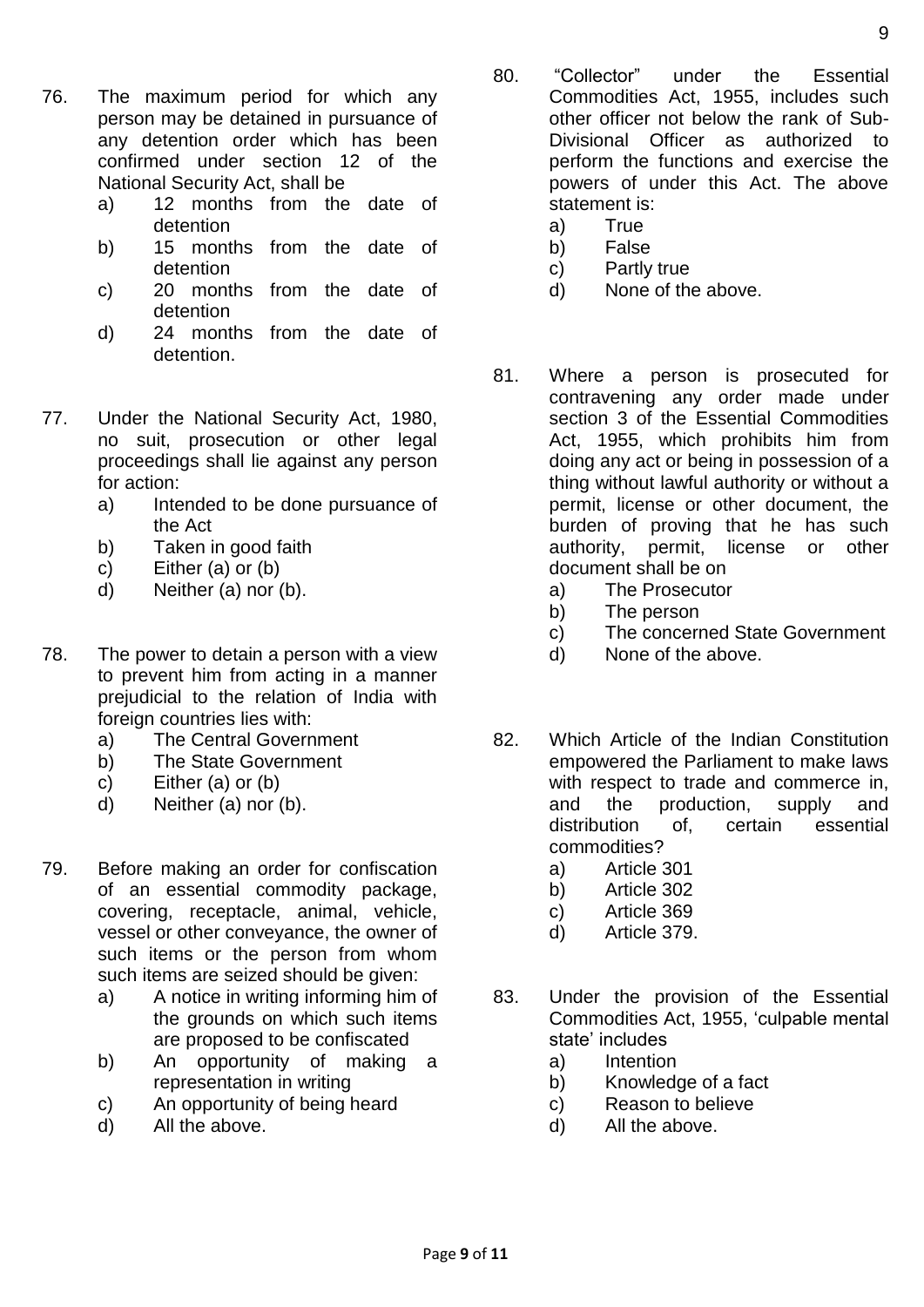- 84. An order of confiscation may be appealed by an aggrieved person:
	- a) Within one month of passing the order
	- b) Within two months of passing the order
	- c) Within one month of communication of the order to him
	- d) Within two months of communication of the order to him
- 85.The term "private water" under the Indian Fisheries Act, 1897, does not include water
	- a) In which any person has exclusive right of fishery as an owner
	- b) In which any person has exclusive right of fishery as a lessor
	- c) In which any person has exclusive right of fishery as a lessee
	- d) Which is the exclusive property of any person.
- 86. Who may suspend the operation of section 5 of the Indian Fisheries Act, 1897?
	- a) The State Government by notification in the Official Gazette
	- b) The Central Government by notification in the Official Gazette
	- c) Both (a) and (b) are true
	- d) Neither (a) nor (b) is true.
- 87. The Indian Fisheries Act, 1897, shall be read as supplemental to any other enactment for the time being in force relating to fisheries in the territories to which this Act extends. This is subject to the provision of
	- a) The Specific Relief Act
	- b) The General Clauses Act
	- c) The Constitution of India
	- d) None of the above.
- 88. Any Police-Officer may without an order from a Magistrate and without warrant, any person committing in his view any offence under section 4 or 5 of the Indian Fisheries Act, 1897
	- a) If the name and address of the are unknown to him
	- b) If the person declines to give his name and address
	- c) If there is reason to doubt the accuracy of the name and address
	- d) All the above.
- 89. X, a police officer, without an order from a magistrate and without warrant, may arrest Y which in the view of X is committing an offence punishable under the Act:
	- a) If the name and address of Y are unknown to him
	- b) If Y declines to give his name and address
	- c) If there is reason to doubt the accuracy of the name and address of Y
	- d) All the above.
- 90. A magistrate shall not take cognizance of an offence under the Bihar Control of the Use and Play of Loudspeakers Act, 1955:
	- a) On a complaint made by an aggrieved person
	- b) On a complaint made at the instance of an aggrieved person
	- c) Upon a report in writing of a **Collector**
	- d) Upon a report in writing of a police officer.
	- 91. Under the provision of the Bihar Control of the Use and Play of Loudspeakers Act, 1955, no person shall use and play a loudspeaker
		- a) Between the period of 11 p.m. and 6 p.m.
		- b) Between the period of 11 p.m. and 5 a.m.
		- c) Between the period of 10 p.m. and 6 a.m.
		- d) Between the period of 10 p.m. and 5 p.m.